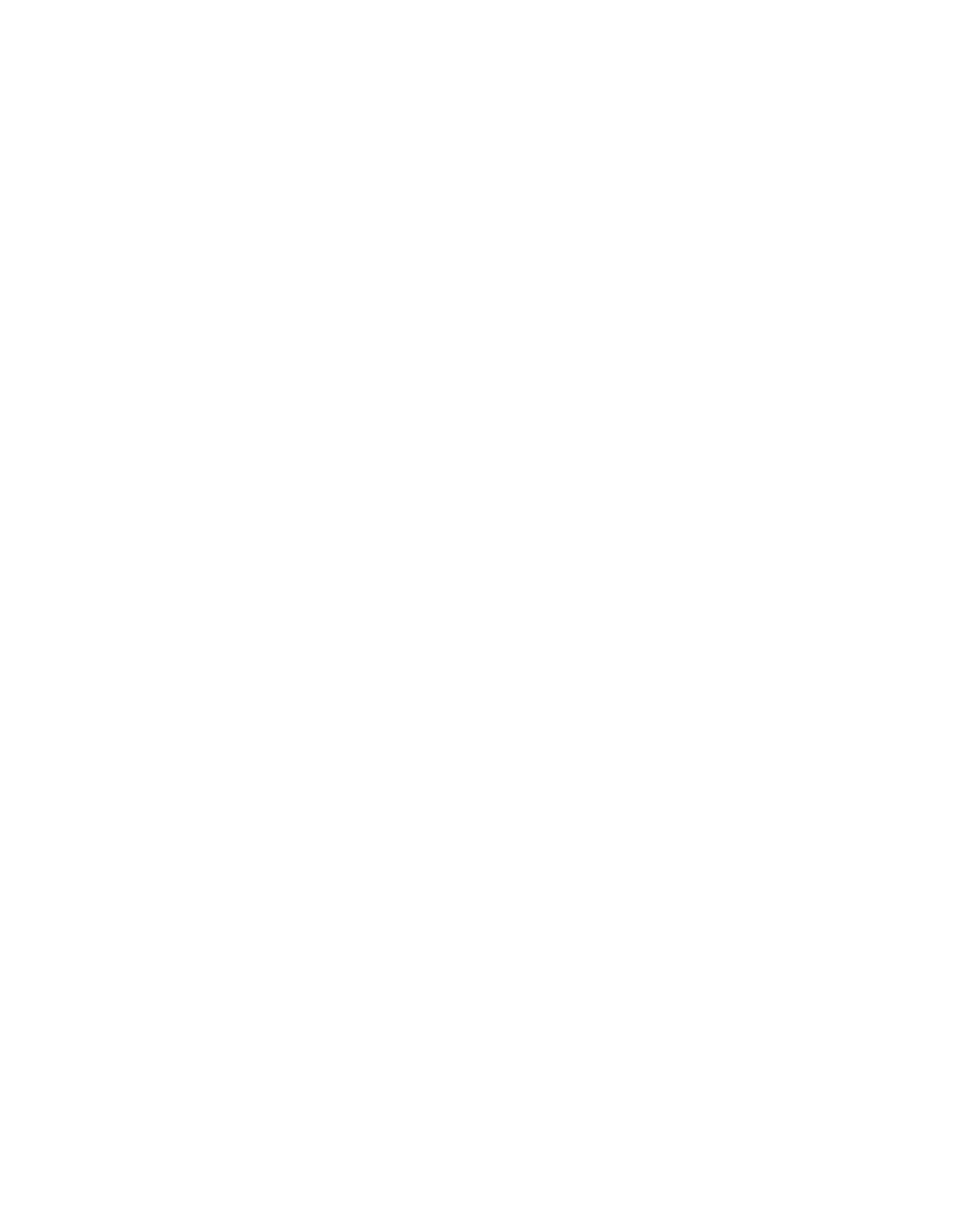#### **LINES OF SUCCESSION**

- 1. PURPOSE. Federal agencies are required to establish and maintain orders of succession for key positions. This Business Operating Procedure (BOP) establishes the lines of succession for the NNSA in the event the NNSA Continuity of Operations (COOP) Plan is activated or an emergency requiring immediate decision-making arises.
- 2. CANCELLATION. BOP-40.001A, *Lines of Succession,* dated September 15, 2012.
- 3. APPLICABILITY.
	- a. NNSA Applicability: The provisions of this policy apply to all NNSA federal employees.
	- b. Contractors: Does not apply to contractors
	- c. Equivalency. In accordance with the responsibilities and authorities assigned by Executive Order 12344, codified at 50 USC sections 2406 and 2511 and to ensure consistency through the joint Navy/DOE Naval Nuclear Propulsion Program, the Deputy Administrator for Naval Reactors (Director) will implement and oversee requirements and practices pertaining to this Directive for activities under the Director's cognizance, as deemed appropriate.
- 4. SUMMARY OF CHANGES. Updated the lines of succession for NNSA Organizations. These include Defense Programs (NA-10), Defense Nuclear Nonproliferation (NA-20), Emergency Operations (NA-40), Defense Nuclear Security (NA-70), Management and Budget (NA-MB), Information Management and Chief Information Officer (NA-IM), Safety and Health (NA-SH).

#### 5. REQUIREMENTS.

- a. Any official performing the essential functions pursuant to this succession order, during the period of service under this order, may exercise all authority vested by law in the identified position necessary to ensure NNSA essential functions are performed.
- b. No individual serving in an acting capacity in one of the positions identified below is included in this line of succession unless specifically designated in writing. The order of succession will skip any individual in an acting capacity and move to the next individual that is not in an acting capacity.
- c. The line of succession included herein is for emergency purposes and does not preclude the Administrator, Principal Deputy Administrator, Deputy Administrator, or Associate Administrator, as appropriate, from designating in writing an official chosen to perform selected routine responsibilities while temporarily on scheduled travel or leave.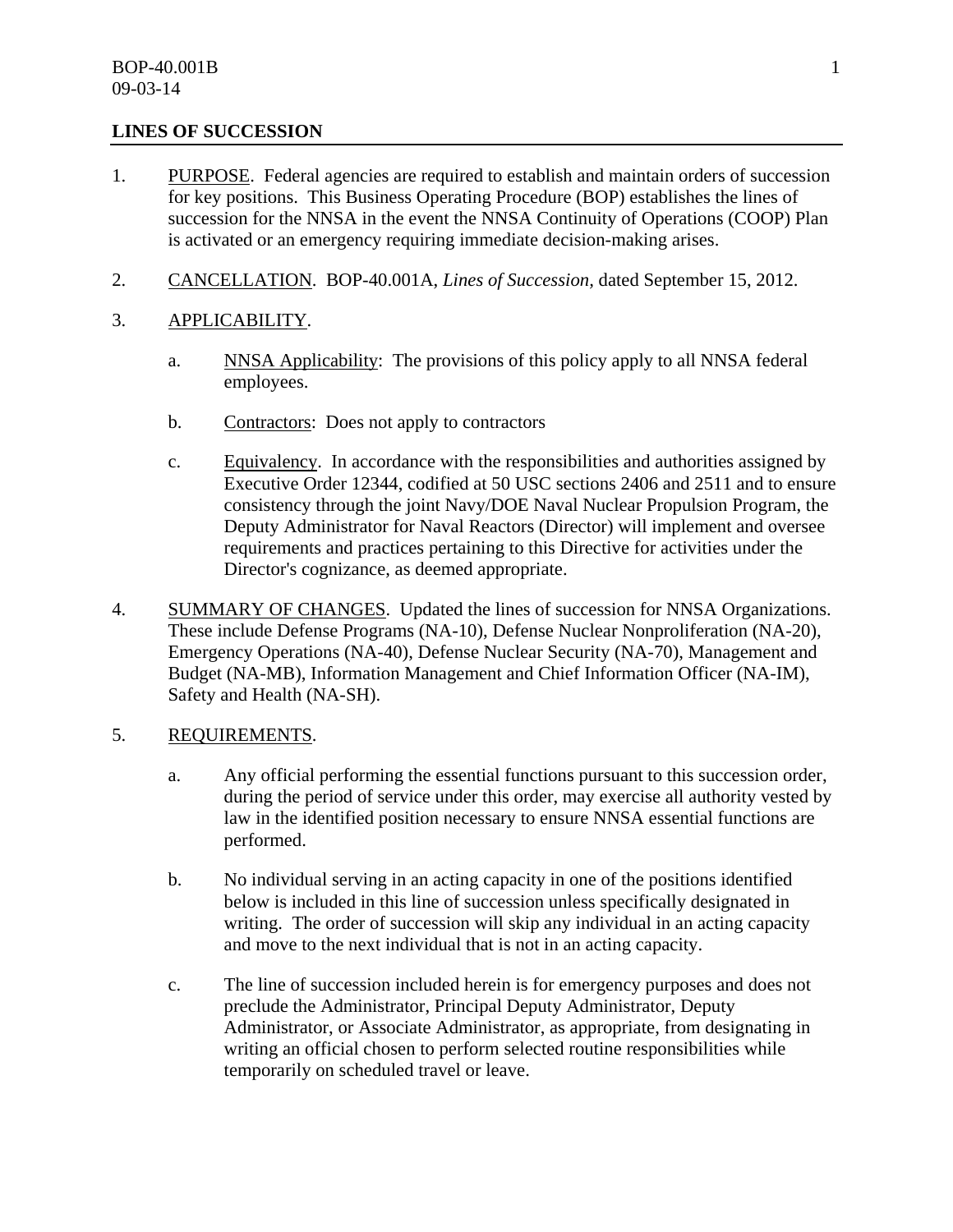d. In the event that NNSA is incapacitated and Headquarters personnel are unavailable or incapable of deploying to the Germantown Alternate Operating Facility the Devolution of Control and Direction contained in the DOE COOP Plan will become effective. In this situation, Headquarters senior leadership, leadership responsibility, and essential functions will devolve to a designated Devolution of Operations site, which may be different for each office, as identified with an asterisk (\*) in the Lines of Succession below. If a site has not been identified, the NNSA Albuquerque Complex is the Remote Alternate Operating Facility.

#### 6. LINES OF SUCCESSION.

- a. Administrator. In the event the Administrator dies, resigns, or is otherwise unable to perform the functions and duties of the office, the following officials, in the order indicated, shall perform the functions and duties temporarily, until the absence or disability ceases:
	- (1) Principal Deputy Administrator (serves in an acting capacity)
	- (2) Deputy Administrator for Defense Programs
	- (3) Deputy Administrator for Defense Nuclear Nonproliferation
	- (4) Deputy Administrator for Naval Reactors
	- (5) Associate Administrator for Infrastructure and Operations
	- (6) Deputy Under Secretary for Counterterrorism
	- (7) Chief of Staff
	- (8) Principal Assistant Deputy Administrator (ADA) for Military Application
	- (9) Principal ADA for Defense Programs
	- (10) Principal ADA for Defense Nuclear Nonproliferation
	- (11) Associate Administrator for Emergency Operations
	- (12) Associate Administrator for Defense Nuclear Security
	- (13) Associate Administrator for Management and Budget
	- (14) Associate Administrator for Acquisition and Project Management
	- (15) Associate Administrator for Safety and Health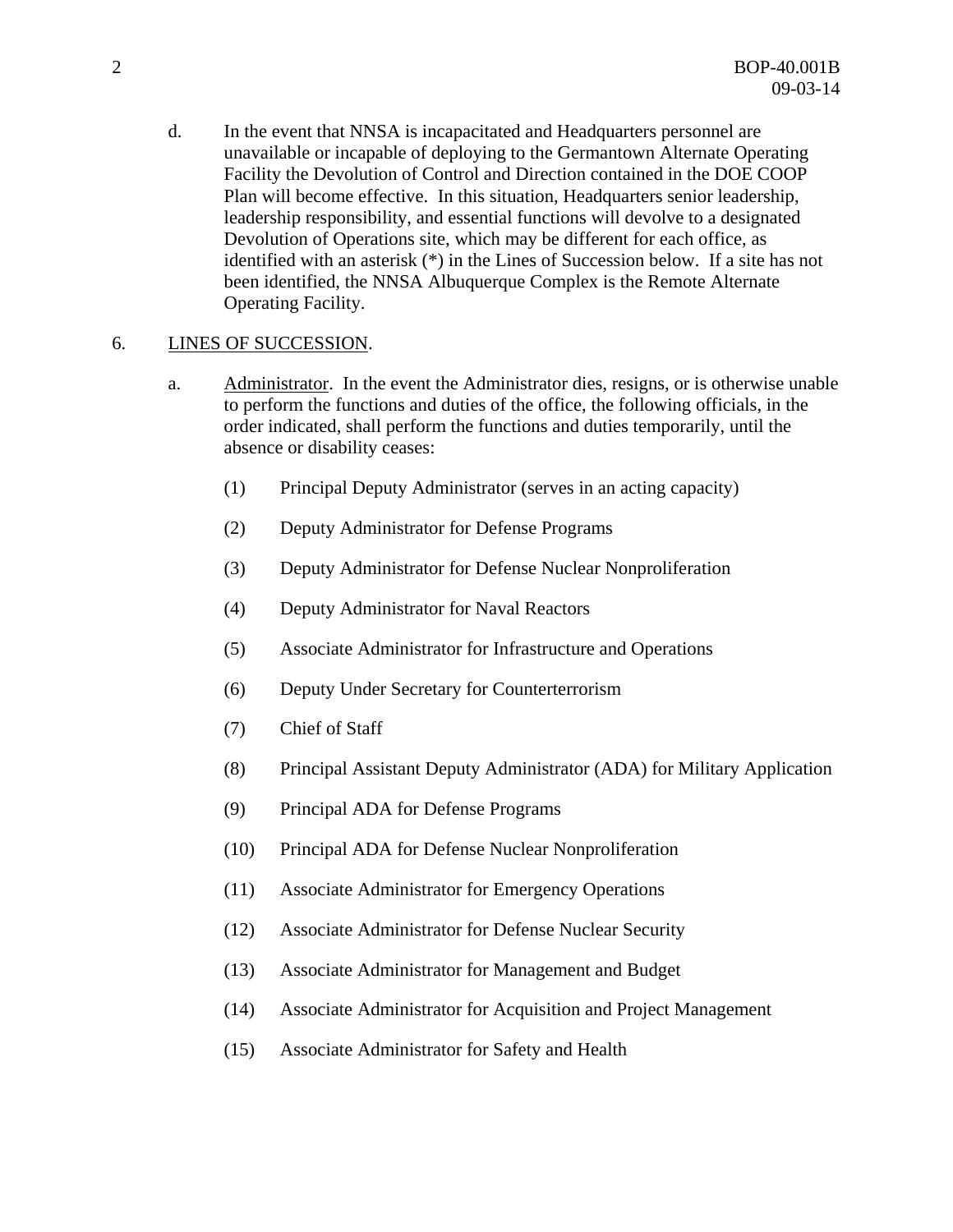- (16) Associate Administrator for Information Management and Chief Information Officer
- (17) ADA for Secure Transportation\*
- b. Deputy Administrator for Defense Programs (NA-10). In the event the Deputy Administrator dies, resigns, or is otherwise unable to perform the functions and duties of the office, the following officials, in the order indicated, shall perform the functions and duties temporarily, until the absence or disability ceases:
	- (1) Principal ADA for Military Applications
	- (2) Principal ADA for Defense Programs
	- (3) ADA for Stockpile Management
	- (4) ADA for Research, Development, Test Capabilities and Evaluation
	- (5) ADA for Major Modernization Programs
	- (6) ADA for Secure Transportation\*
	- (7) ADA for Program Integration
	- (8) ADA for Systems Engineering and Integration
- c. Deputy Administrator for Defense Nuclear Nonproliferation (NA-20). In the event the Deputy Administrator dies, resigns, or is otherwise unable to perform the functions and duties of the office, the following officials, in the order indicated, shall perform the functions and duties temporarily, until the absence or disability ceases:
	- (1) Principal ADA for Defense Nuclear Nonproliferation (serves in an acting capacity)
	- (2) Chief Operating Officer
	- (3) ADA for International Material Protection & Cooperation
	- (4) ADA for Global Threat Reduction Initiative
	- (5) ADA for Defense Nonproliferation Research & Development
	- (6) ADA for Nonproliferation & International Security
	- (7) ADA for Fissile Materials Disposition
	- (8) Supervisory General Engineer, Savannah River Site\*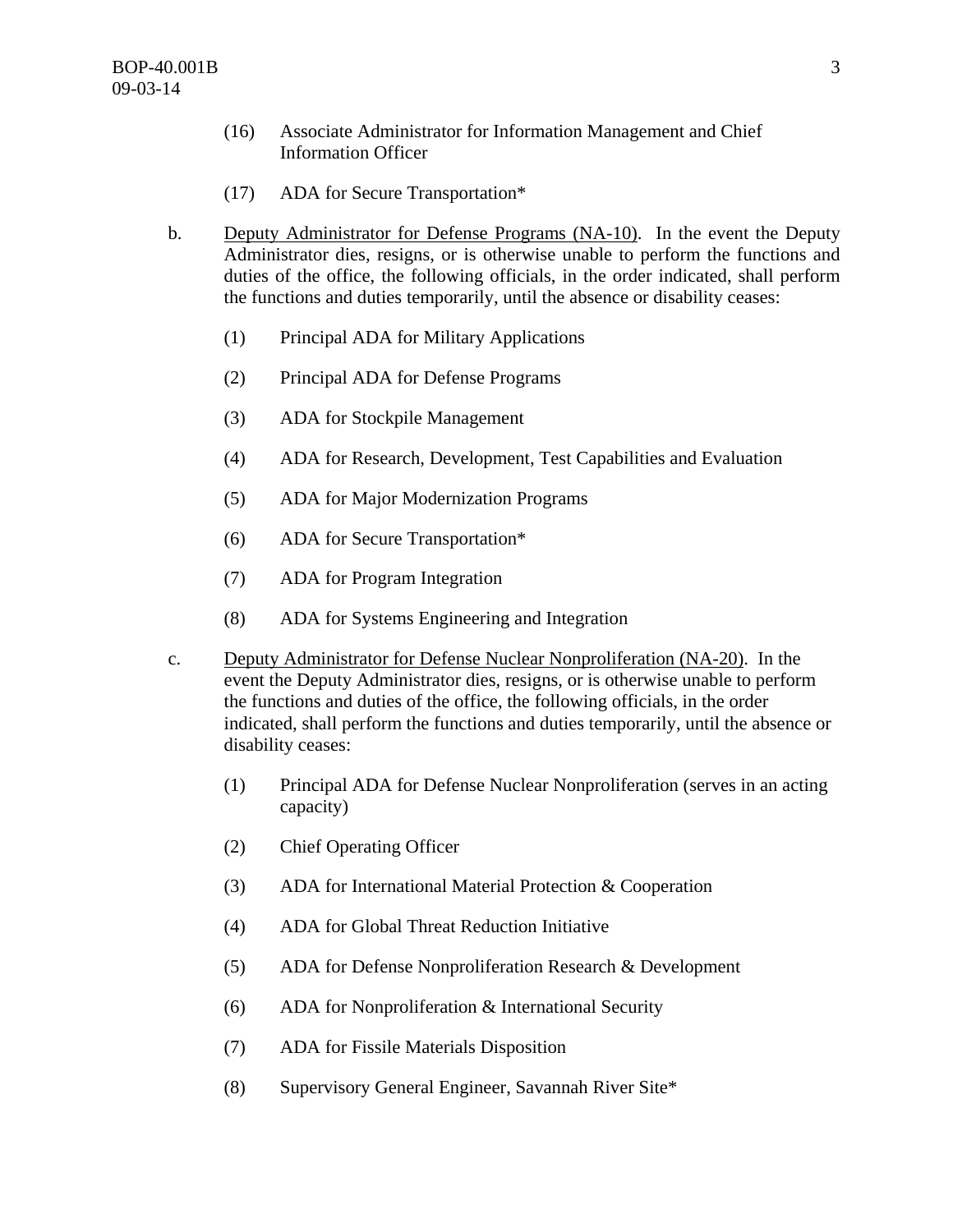- d. Associate Administrator for Emergency Operations (NA-40). In the event the Associate Administrator dies, resigns, or is otherwise unable to perform the functions and duties of the office, the following officials, in the order indicated, shall perform the functions and duties temporarily, until the absence or disability ceases:
	- (1) Deputy Associate Administrator for Emergency Operations (serves in an acting capacity)
	- (2) Director, Emergency Response
	- (3) Director, Render Safe Program
	- (4) Director, National Technical Nuclear Forensics
	- (5) Director, Emergency Management Policy and Implementation
	- (6) Manager, Nevada Field Office\*
	- (7) Manager, Los Alamos Field Office\*
	- (8) Manager, Livermore Field Office\*
	- (9) Manager, Sandia Field Office\*
	- (10) Manager, NNSA Production Office\*
- e. Associate Administrator for Defense Nuclear Security (NA-70). In the event the Associate Administrator dies, resigns, or is otherwise unable to perform the functions and duties of the office, the following officials, in the order indicated, shall perform the functions and duties temporarily, until the absence or disability ceases:
	- (1) Deputy Associate Administrator for Defense Nuclear Security (serves in an acting capacity)
	- (2) Director, Security Operations and Programmatic Planning
	- (3) Director, Nuclear Materials Integration
	- (4) Director, Resource Management
	- (5) Director, Personnel and Security Clearances\*
	- (6) Director, Classification and Special Access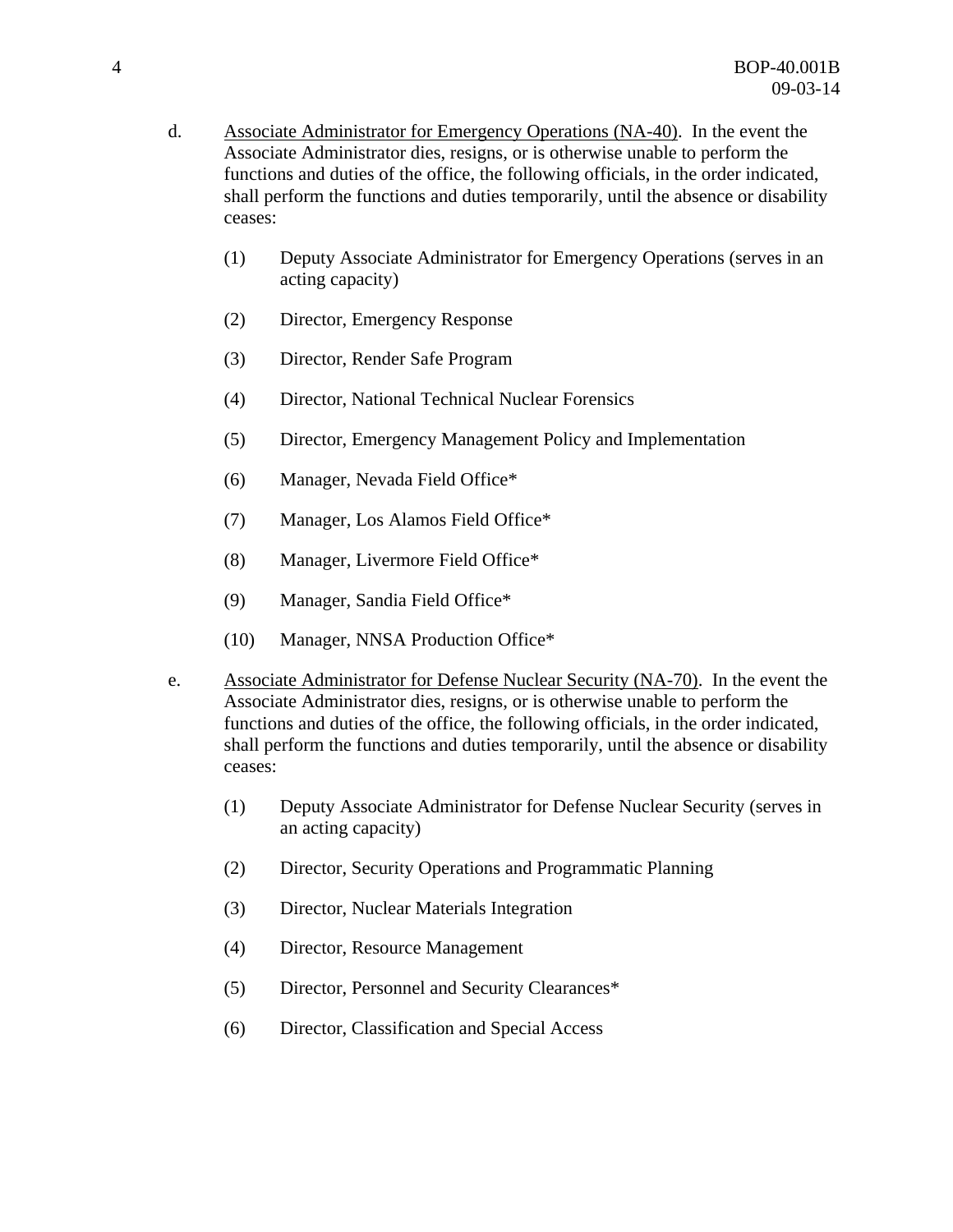- f. Associate Administrator and Deputy Under Secretary for Counterterrorism and Counterproliferation (NA-80). In the event the Associate Administrator and Deputy Under Secretary dies, resigns, or is otherwise unable to perform the functions and duties of the office, the following officials, in the order indicated, shall perform the functions and duties temporarily, until the absence or disability ceases:
	- (1) Deputy Associate Administrator for Counterterrorism and Counterproliferation (serves in an acting capacity)
	- (2) Director, Nuclear Threat Science
	- (3) Director, Counterterrorism Policy and Cooperation
- g. Associate Administrator for Infrastructure and Operations (NA-00). In the event the Associate Administrator dies, resigns, or is otherwise unable to perform the functions and duties of the office, the following officials, in the order indicated, shall perform the functions and duties temporarily, until the absence or disability ceases:
	- (1) Deputy Associate Administrator for Infrastructure and Operations (serves in an acting capacity)
	- (2) Manager, NNSA Production Office\*
- h. Associate Administrator for External Affairs (NA-EA-1). In the event the Associate Administrator dies, resigns, or is otherwise unable to perform the functions and duties of the office, the following officials, in the order indicated, shall perform the functions and duties temporarily, until the absence or disability ceases:
	- (1) Deputy Associate Administrator for External Affairs (serves in an acting capacity)
	- (2) Director, Congressional Affairs
	- (3) Director, Public Affairs
	- (4) Director, Intergovernmental Affairs
- i. General Counsel (NA-GC-1). In the event the General Counsel dies, resigns, or is otherwise unable to perform the functions and duties of the office, the following officials, in the order indicated, shall perform the functions and duties temporarily, until the absence or disability ceases:
	- (1) Deputy General Counsel for Procurement, Intellectual Property and Technology Transfer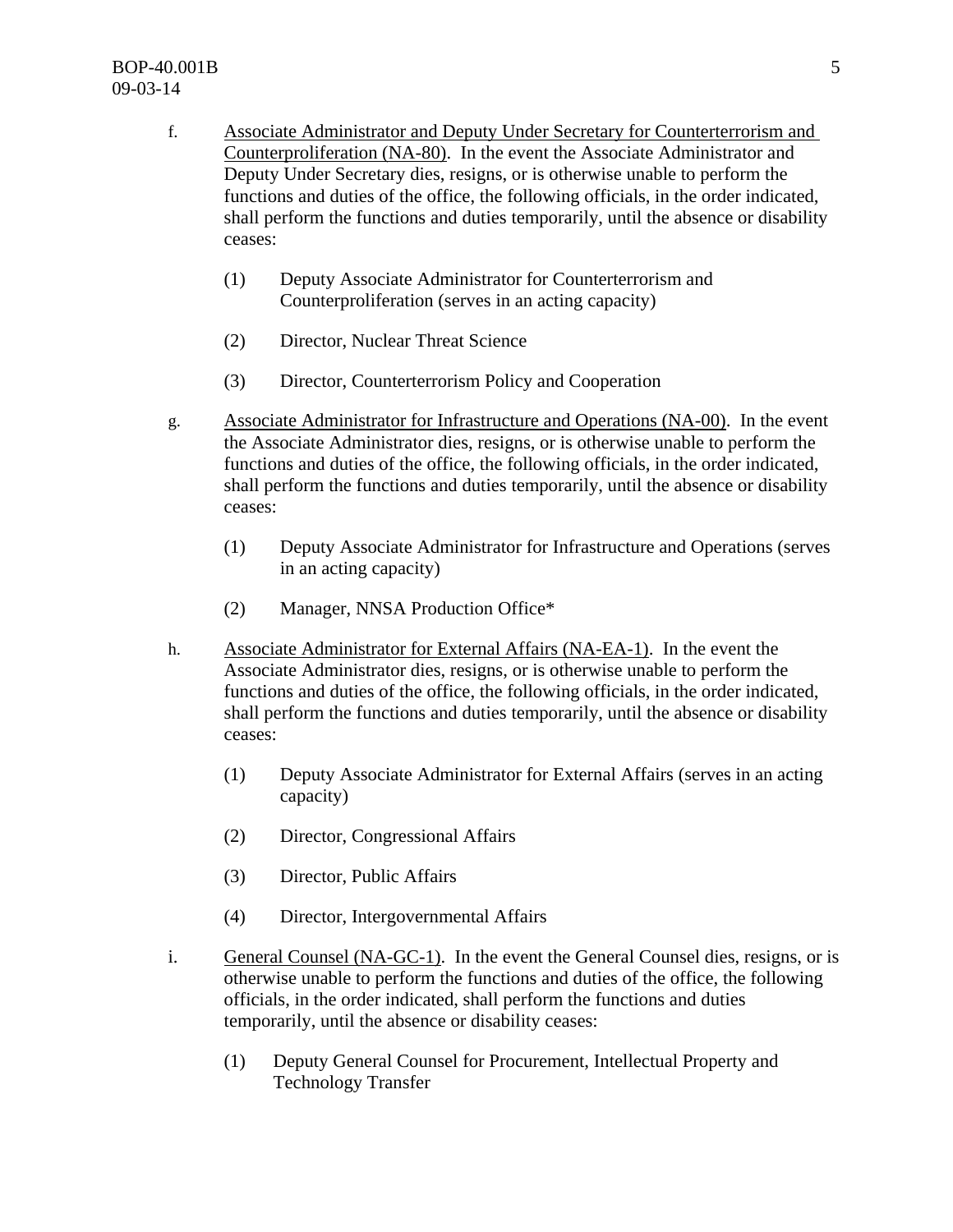- (2) Deputy General Counsel for General Law
- (3) Deputy General Counsel for Operations\*
- j. Associate Administrator for Acquisition and Project Management (NA-APM-1). In the event the Associate Administrator dies, resigns, or is otherwise unable to perform the functions and duties of the office, the following officials, in the order indicated, shall perform the functions and duties temporarily, until the absence or disability ceases:
	- (1) Deputy Associate Administrator for Acquisition and Project Management (serves in an acting capacity)\*
	- (2) Director, Acquisition Management
	- (3) Director, Enterprise Project Management
- k. Associate Administrator for Management and Budget (NA-MB-1). In the event the Associate Administrator dies, resigns, or is otherwise unable to perform the functions and duties of the office, the following officials, in the order indicated, shall perform the functions and duties temporarily, until the absence or disability ceases:
	- (1) Deputy Associate Administrator for Financial Management (serves in an acting capacity)
	- (2) Deputy Associate Administrator for Human Capital and Leadership Development
	- (3) Director, Office of Human Capital Management
	- (4) Director, Office of Business Operations
	- (5) Deputy Associate Deputy Administrator for Financial Management
	- (6) Director, Office of Field Financial Management\*
- l. Associate Administrator for Information Management and Chief Information Officer (NA-IM-1). In the event the Associate Administrator dies, resigns, or is otherwise unable to perform the functions and duties of the office, the following officials, in the order indicated, shall perform the functions and duties temporarily, until the absence or disability ceases:
	- (1) Deputy Associate Administrator for Information Management and Deputy Chief Information Officer (CIO) (serves in an acting capacity)
	- (2) Director for Policy and Governance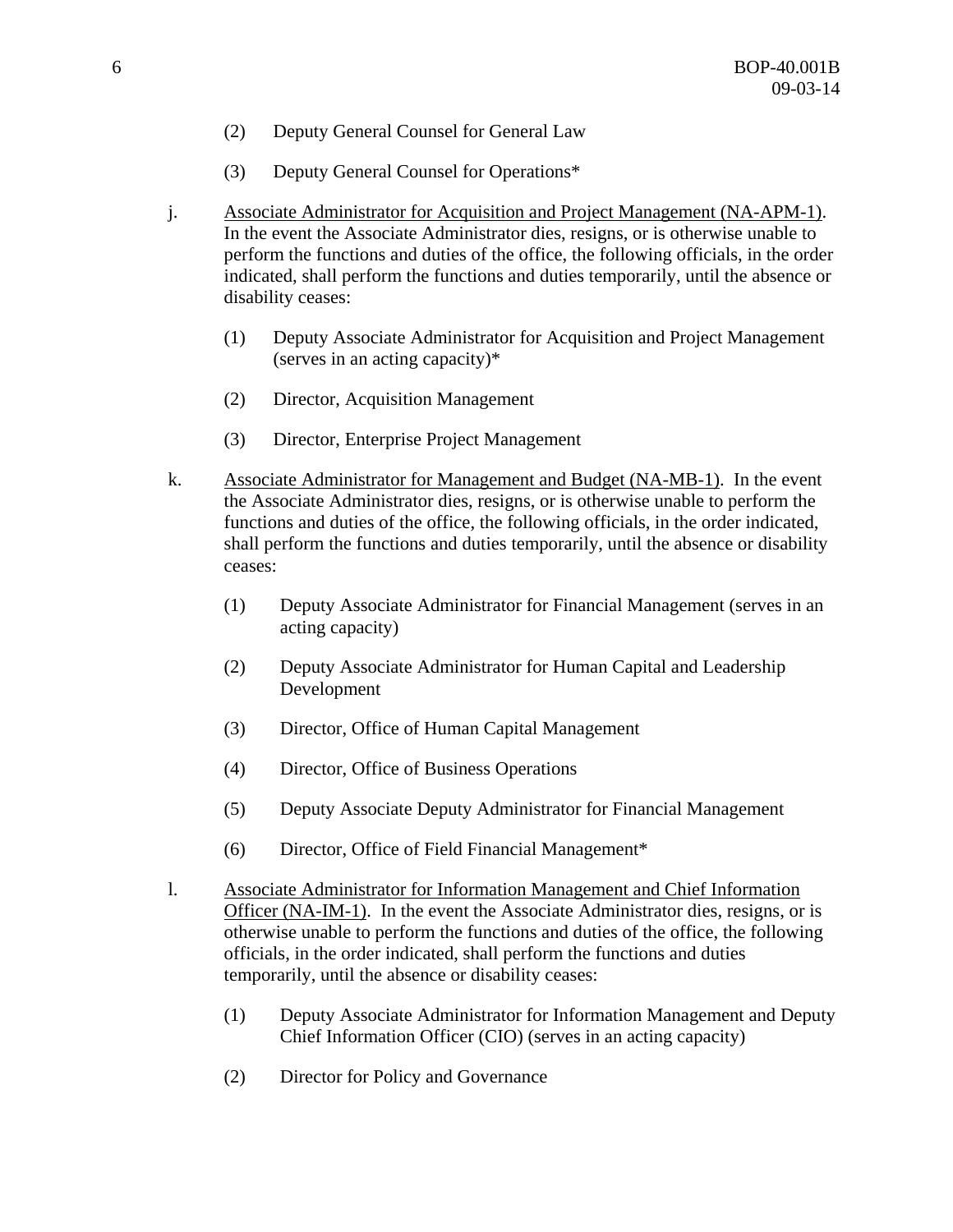- (3) Director for IT and Cyber Operation
- (4) Chief Technology Officer\*
- m. Associate Administrator for Safety and Health (NA-SH-1). In the event the Associate Administrator dies, resigns, or is otherwise unable to perform the functions and duties of the office, the following officials, in the order indicated, shall perform the functions and duties temporarily, until the absence or disability ceases:
	- (1) Deputy Associate Administrator for Safety and Health (serves in an acting capacity)
	- (2) Supervisor, Office of Nuclear Safety
	- (3) Supervisor, Office of Corporate Management Systems\*
	- (4) Supervisor, Office of Safety Analysis\*
	- (5) Supervisor, Office of Occupational Health\*
	- (6) Supervisor, Office of Operations and Safety Engineering\*

#### 7. REFERENCES.

- a. 5 U.S.C. § 3345, Acting Officer.
- b. Title XXXII of P.L. 106-65, National Nuclear Security Administration Act, as amended, which established a separately organized agency within the Department of Energy.
- c. Executive Order 12656, *Assignment of Emergency Preparedness Responsibilities*, November 18, 1988, as amended.
- d. Federal Continuity Directive 1 (FCD 1) dated October 2012.
- e. DOE O 100.1E, *Secretarial Succession, Threat Level Notification, and Successor Tracking*, Admin Chg 1, dated January 28, 2013.
- f. DOE O 150.1A, *Continuity Programs*, dated March 31, 2014.
- g. DOE Continuity of Operations (COOP) Plan, dated April 2013.